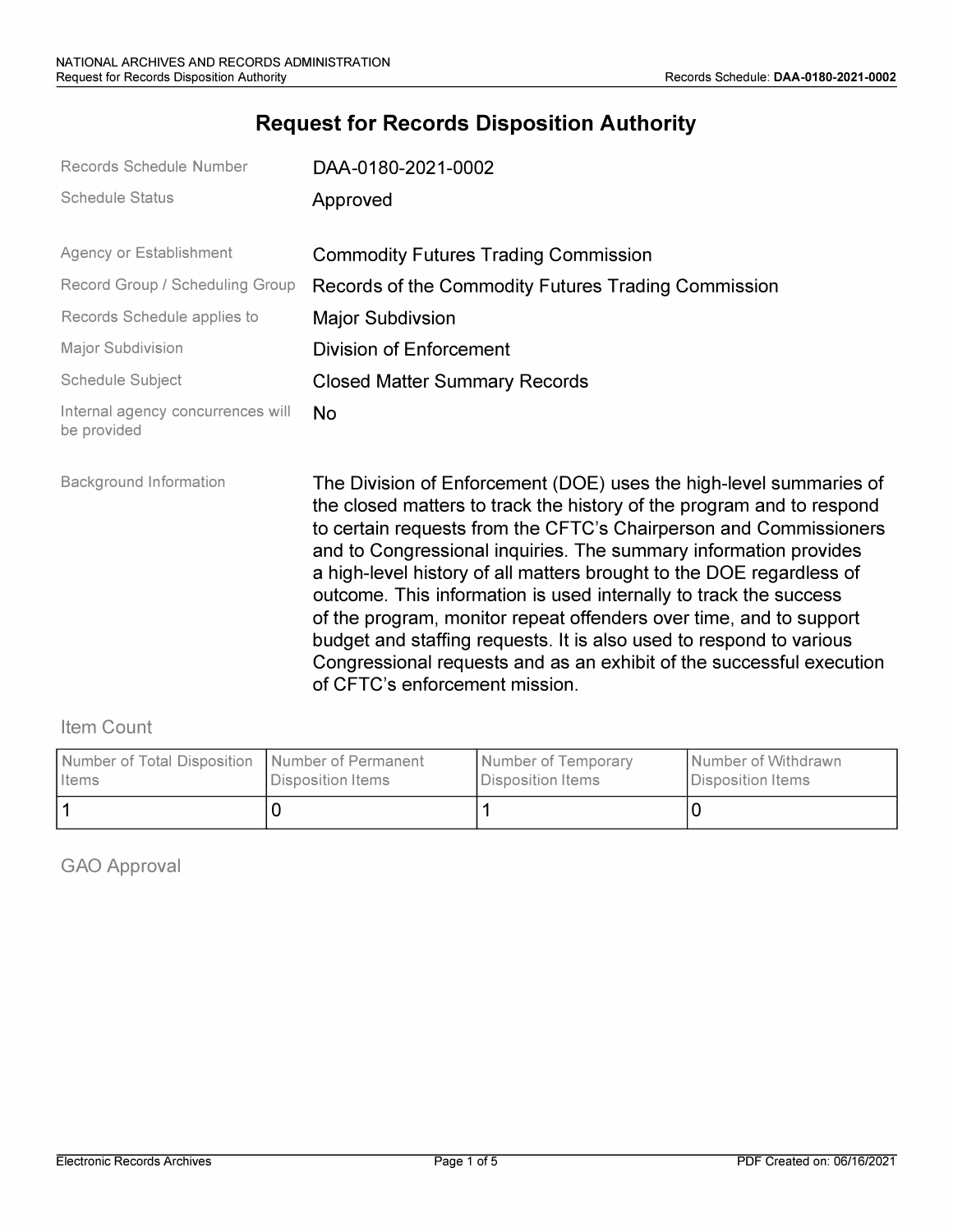### **Outline of Records Schedule Items for DAA-0180-2021-0002**

Sequence Number

1

**Closed Matter Summary Records Disposition Authority Number: DAA-0180-2021-0002-0001**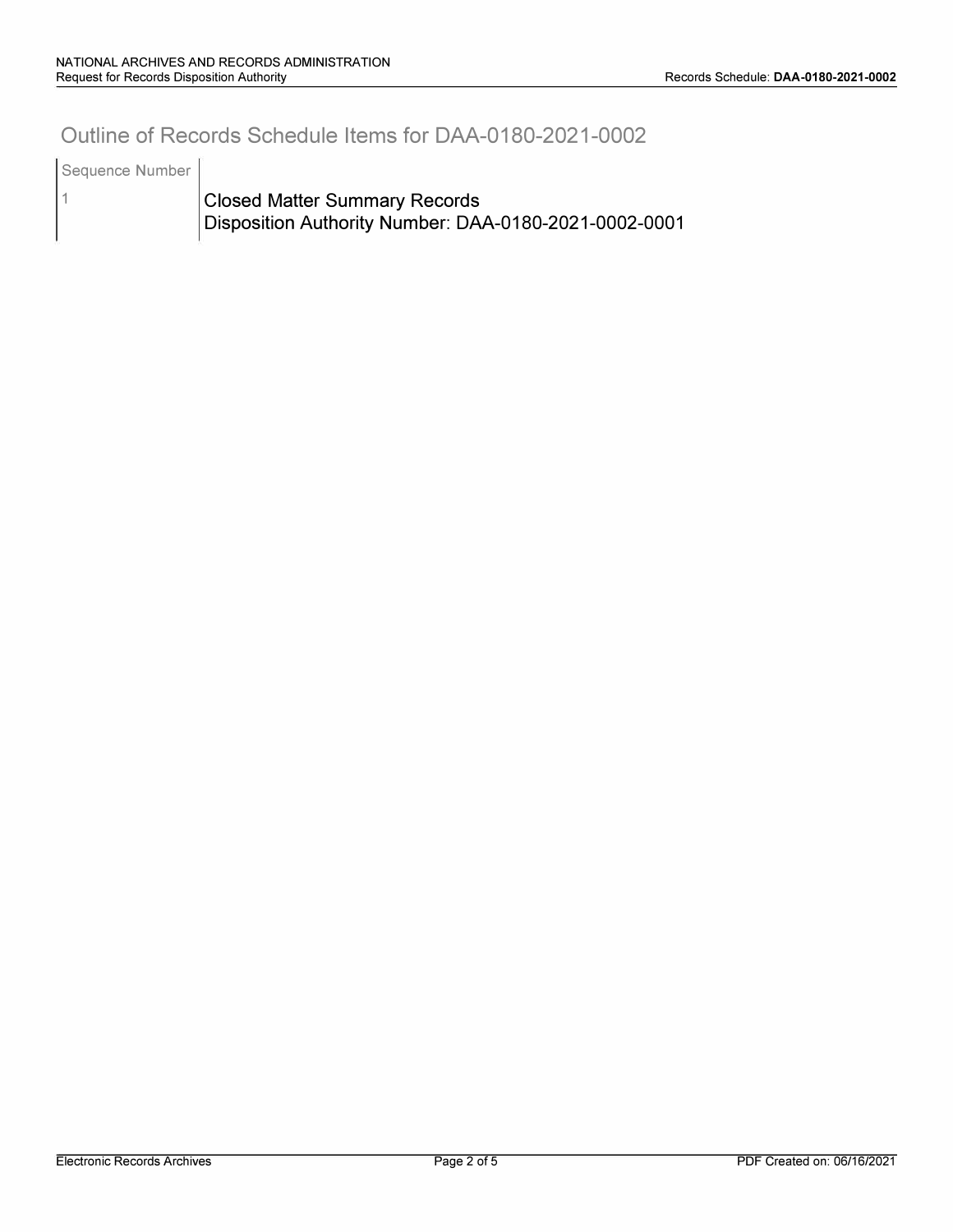### **Records Schedule Items**

| Sequence Number |                                                                                                                                                                                                                                                                                                                                                                                                |                                                                       |  |  |  |  |
|-----------------|------------------------------------------------------------------------------------------------------------------------------------------------------------------------------------------------------------------------------------------------------------------------------------------------------------------------------------------------------------------------------------------------|-----------------------------------------------------------------------|--|--|--|--|
| 1               | <b>Closed Matter Summary Records</b>                                                                                                                                                                                                                                                                                                                                                           |                                                                       |  |  |  |  |
|                 | <b>Disposition Authority Number</b>                                                                                                                                                                                                                                                                                                                                                            | DAA-0180-2021-0002-0001                                               |  |  |  |  |
|                 | Records consist of high-level summaries of matters (preliminary inquiries,<br>investigations, and litigated cases) closed by the Division of Enforcement.<br>The summary information may include matter type; matter profile information;<br>party (ies) involved; matter open and close dates; matter closing reports; brief<br>description of the activity investigated; and assigned staff. |                                                                       |  |  |  |  |
|                 | <b>Final Disposition</b>                                                                                                                                                                                                                                                                                                                                                                       | Temporary                                                             |  |  |  |  |
|                 | <b>Item Status</b>                                                                                                                                                                                                                                                                                                                                                                             | Active                                                                |  |  |  |  |
|                 | Is this item media neutral?                                                                                                                                                                                                                                                                                                                                                                    | Yes                                                                   |  |  |  |  |
|                 | Do any of the records covered<br>by this item currently exist in<br>electronic format(s) other than e-<br>mail and word processing?                                                                                                                                                                                                                                                            | Yes                                                                   |  |  |  |  |
|                 | Do any of the records covered<br>by this item exist as structured<br>electronic data?                                                                                                                                                                                                                                                                                                          | Yes                                                                   |  |  |  |  |
|                 | <b>GRS or Superseded Authority</b><br>Citation                                                                                                                                                                                                                                                                                                                                                 | DAA-0180-2015-0003-0001                                               |  |  |  |  |
|                 | <b>Disposition Instruction</b>                                                                                                                                                                                                                                                                                                                                                                 |                                                                       |  |  |  |  |
|                 | <b>Cutoff Instruction</b>                                                                                                                                                                                                                                                                                                                                                                      | Cutoff records at the end of the FY in which the<br>matter was closed |  |  |  |  |
|                 | <b>Retention Period</b>                                                                                                                                                                                                                                                                                                                                                                        | Destroy 50 year(s) after cutoff                                       |  |  |  |  |
|                 | <b>Additional Information</b>                                                                                                                                                                                                                                                                                                                                                                  |                                                                       |  |  |  |  |
|                 | <b>GAO Approval</b>                                                                                                                                                                                                                                                                                                                                                                            | <b>Not Required</b>                                                   |  |  |  |  |